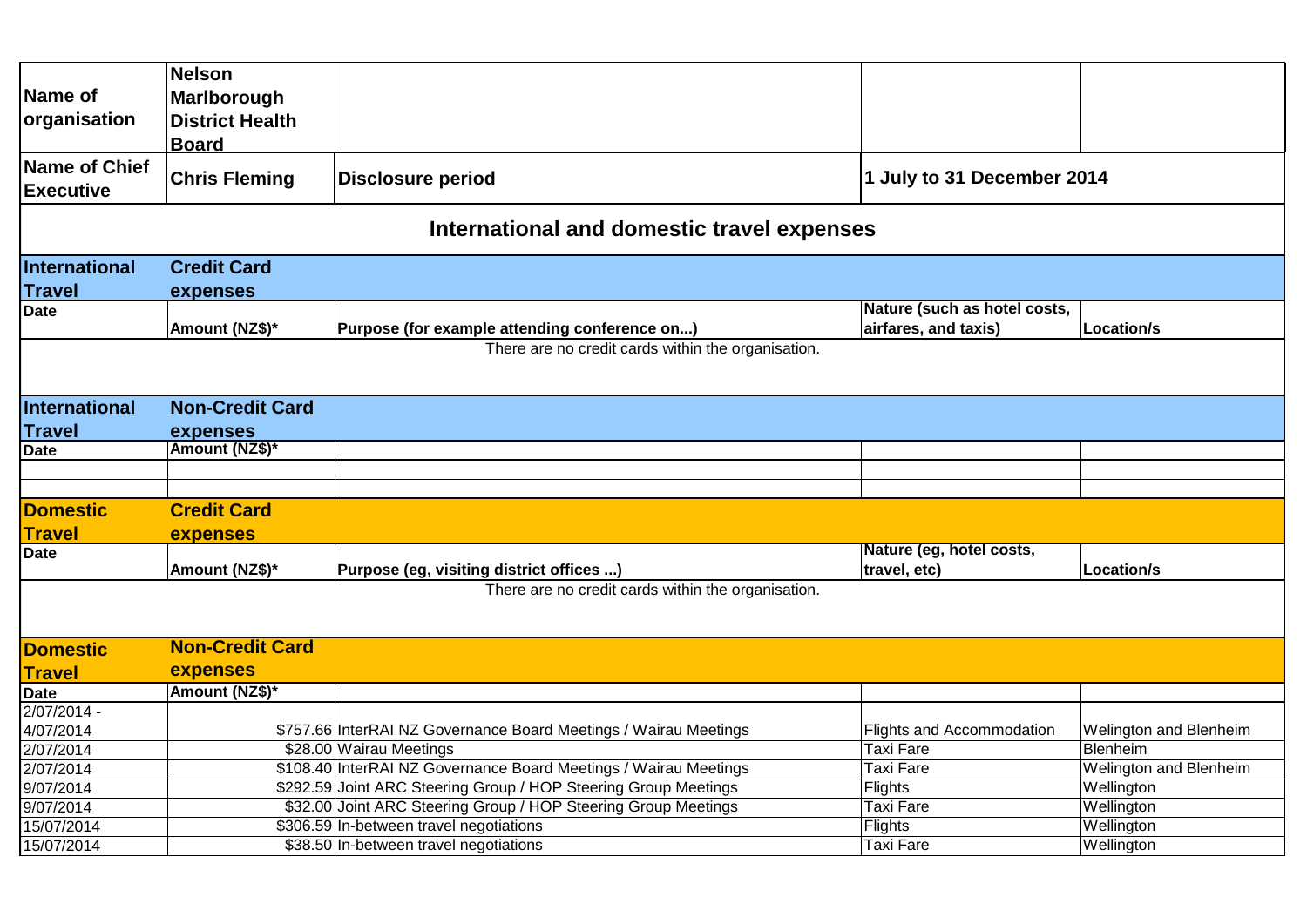| 16/07/2014   | \$100.00 Wellington Meetings                                                 | <b>Airport Parking</b>           | Nelson                  |
|--------------|------------------------------------------------------------------------------|----------------------------------|-------------------------|
| 17/07/2014   | \$26.20 Flights cancelled to Nelson - Return from Auckland/Blenheim Meetings | <b>Rental Car</b>                | Blenheim                |
| 21/07/2014   | \$399.35 In-between travel negotiations                                      | Flights                          | Wellington              |
| 21/07/2014   | \$27.70 In-between travel negotiations                                       | <b>Taxi Fare</b>                 | Wellington              |
| 28/07/2014   | \$282.10 ALT / SI Alliance Board Meetings                                    | Flights                          | Christchurch            |
| 31/07/2014   | \$135.00 SPAS Interviews                                                     | Accommodation                    | Blenheim                |
| 31/07/2014   | \$198.00 SPAS Interview Candidates x2                                        | Flights                          | Blenheim                |
| 5/08/2014    | \$362.57 DHB Executive Meeting / In-between travel negotiations              | Flights                          | Wellington              |
| 5/08/2014    | \$80.90 DHB Executive Meeting / In-between travel negotiations               | Taxi Fare                        | Wellington              |
| 6/08/2014    | \$306.59 HOPSLA Meeting                                                      | Flights                          | Christchurch            |
| 7/08/2014    | \$138.60 Golden Bay Meetings                                                 | Car Mileage                      | Golden Bay              |
| 18/08/2014   | \$15.00 Nelson Meetings                                                      | <b>Taxi Fare</b>                 | Nelson                  |
| 20/08/2014   | \$502.58 Joint ARC Steering Group / HOP Steering Group Meetings              | Flights                          | Wellington              |
| 20/08/2014   | \$70.70 Joint ARC Steering Group / HOP Steering Group Meetings               | Taxi Fare                        | Wellington              |
| 27/08/2014 - |                                                                              |                                  |                         |
| 28/08/2014   | \$414.38 InterRAI Budget Preparation / InterRAI Steering Group Meetings      | Fllights and Accommodation       | Wellington              |
| 27/08/2014 - |                                                                              |                                  |                         |
| 28/08/2014   | \$66.00 InterRAI Budget Preparation / InterRAI Steering Group Meetings       | Taxi Fare                        | Wellington              |
| 3/09/2014    | \$36.00 NASCA Meeting                                                        | <b>Taxi Fare</b>                 | Wellington              |
| 3/09/2014 -  |                                                                              |                                  |                         |
| 4/09/2014    | \$657.09 NASCA Meeting / Wairau Meetings - ELT and Churchill Trust           | <b>Flights and Accommodation</b> | Wellington and Blenheim |
| 8/09/2014    | \$399.66 MOH/DHB Joint Chairs and CE Leadership Meeting                      | Flights                          | Wellington              |
| 8/09/2014    | \$90.10 MOH/DHB Joint Chairs and CE Leadership Meeting                       | <b>Taxi Fare</b>                 | Wellington              |
| 12/09/2014   | \$497.26 Attendance at Hutt Valley DHB Board Meeting re Financial Turnaround | Flights                          | Wellington              |
| 12/09/2014   | \$95.40 Attendance at Hutt Valley DHB Board Meeting re Financial Turnaround  | <b>Taxi Fare</b>                 | Wellington              |
| 15/09/2014   | \$338.08 Primary Care Interface with Aged Care Residential Care Workshop     | Flights                          | Wellington              |
| 15/09/2014   | \$74.50 Primary Care Interface with Aged Care Residential Care Workshop      | <b>Taxi Fare</b>                 | Wellington              |
| 23/09/2014   | \$126.00 Board Meetings / Children Team Meetings                             | Accommodation                    | Blenheim                |
| 25/09/2014   | \$153.30 InterRAI Steering Group                                             | Flights                          | Wellington              |
| 25/09/2014   | \$77.40 InterRAI Steering Group                                              | <b>Taxi Fare</b>                 | Wellington              |
| 29/09/2014   | \$285.59 ALT / SI Alliance Board Meetings                                    | Flights                          | Christchurch            |
| 29/09/2014   | \$100.00 Christchurch and Wellington Meetings                                | <b>Airport Parking</b>           | Nelson                  |
| 29/09/2014   | \$17.00 ALT / SI Alliance Board Meetings                                     | <b>Taxi Fare</b>                 | Christchurch            |
| 1/10/2014    | \$430.05 Joint ARC Steering Group / HOP Steering Group Meetings              | Flights                          | Wellington              |
| 1/10/2014    | \$61.90 Joint ARC Steering Group / HOP Steering Group Meetings               | <b>Taxi Fare</b>                 | Wellington              |
| 15/10/2014   | \$128.80 NZACA Conference                                                    | Accommodation                    | Wellington              |
| 15/10/2014 - |                                                                              |                                  |                         |
| 16/10/2014   | \$65.30 NZACA Conference                                                     | <b>Taxi Fare</b>                 | Wellington              |
| 20/10/2014   | \$264.57 DHB Executive Meeting / MOH Combined Meeting                        | Flights                          | Wellington              |
| 5/11/2014    | \$196.67 InterRAI Governance Board Meeting                                   | Accommodation                    | Wellington              |
| 6/11/2014    | \$144.00 Wairau PHO/DHB Chairs / CE Meeting / Churchill Trust / ELT Meetings | Accommodation                    | Blenheim                |